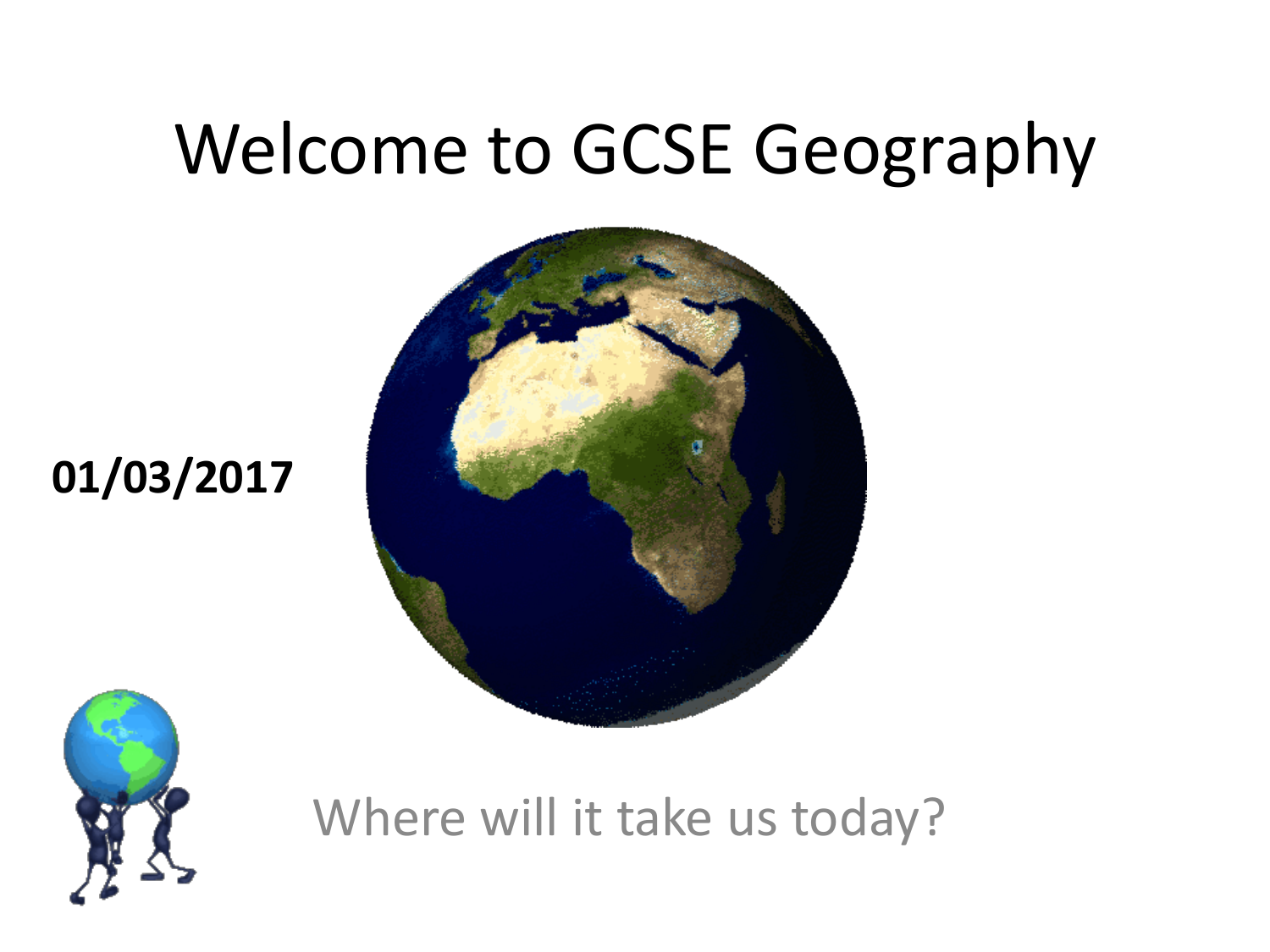| 1 | Ġ              | 3c |
|---|----------------|----|
|   |                | 3b |
|   |                | За |
|   | F              | 4c |
|   |                | 4b |
| 2 |                | 4a |
|   | Ė              | 5c |
|   |                | 5b |
|   |                | 5a |
| 3 | D              | 5c |
|   |                | 6b |
|   |                | 6a |
| 4 | C              | 7c |
|   |                | 7b |
|   |                | 7a |
| 5 |                | 8c |
|   | B              | 8b |
|   |                | 8a |
| 6 |                | EP |
|   |                | EP |
|   |                | EP |
| 7 | A              | EP |
|   |                | EP |
|   |                | EP |
| 8 |                | ЕP |
|   | A <sup>*</sup> | ЕP |
|   |                | EP |
| 9 |                | ЕP |
|   |                | EP |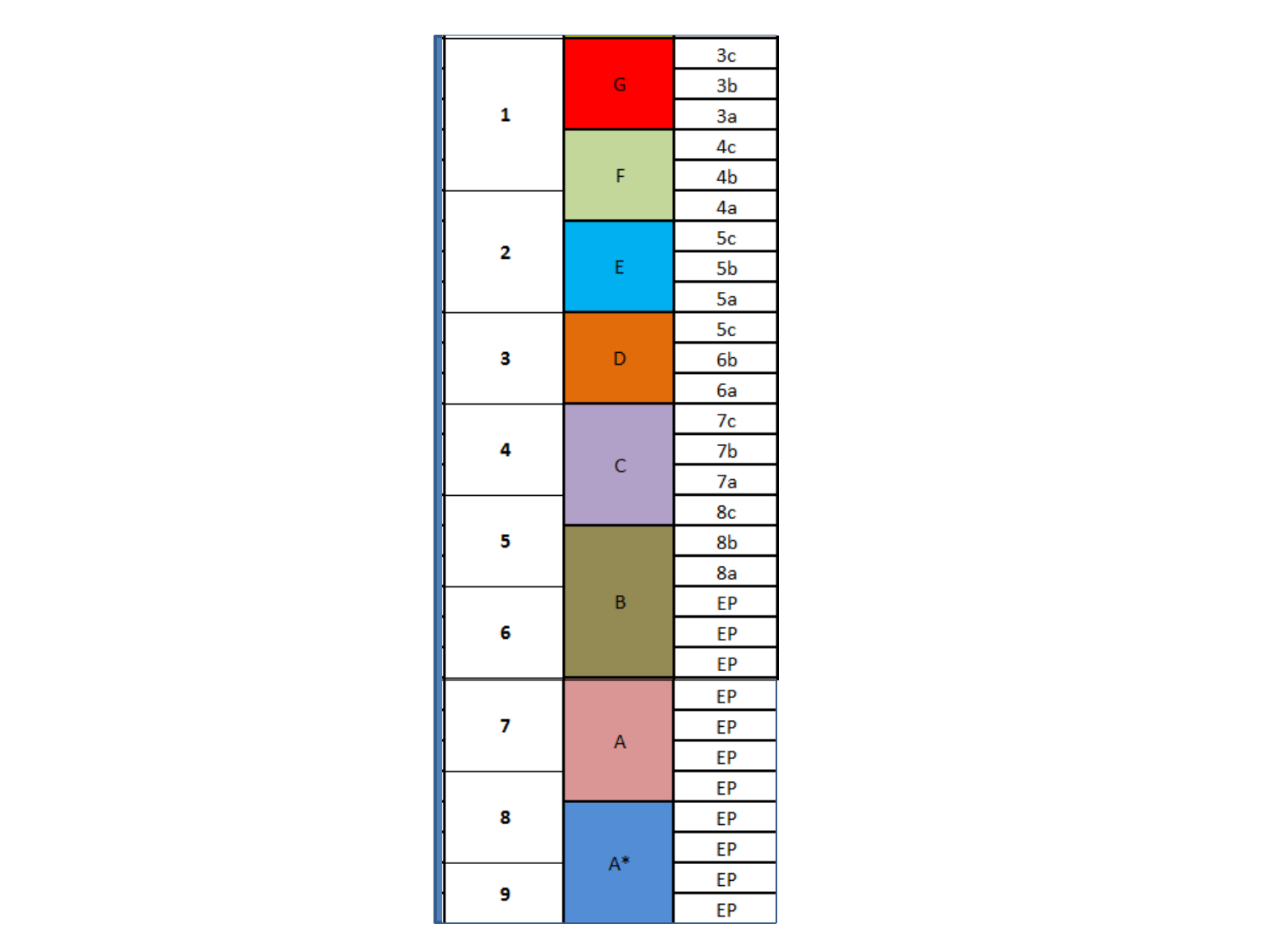### 2 mins **A question of scale**



What 'scales' are demonstrated here? Which have we covered already? Which means that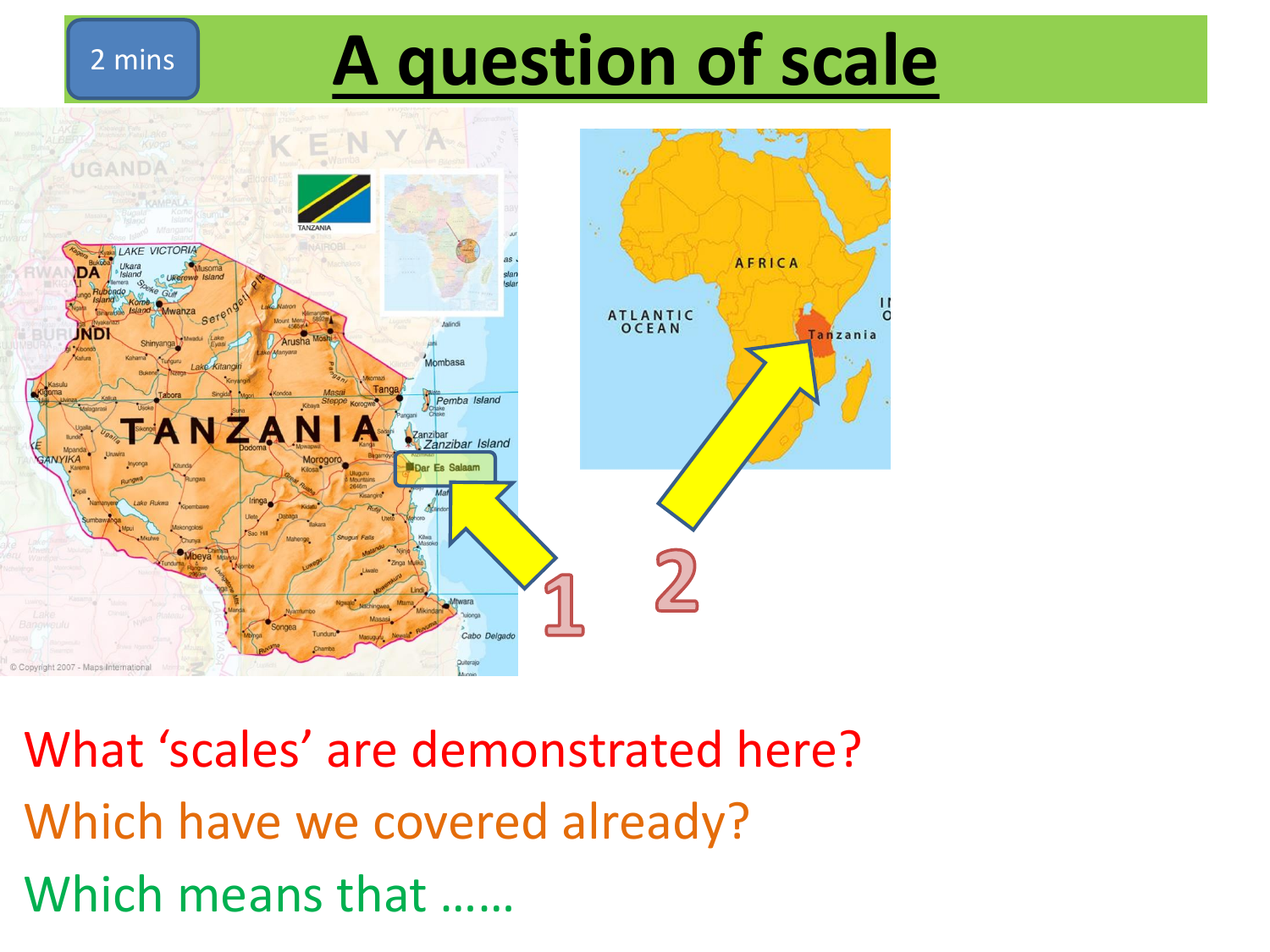2

mins

Food security is one of the three most challenging issues the world faces. Significant numbers of people are food insecure, whilst others consume more than their fair share. We will investigate how countries try to achieve this and reflect upon the sustainability of strategies to increase food security.

**Today's theme: Attempts to improve food security at a national scale in Tanzania then & now**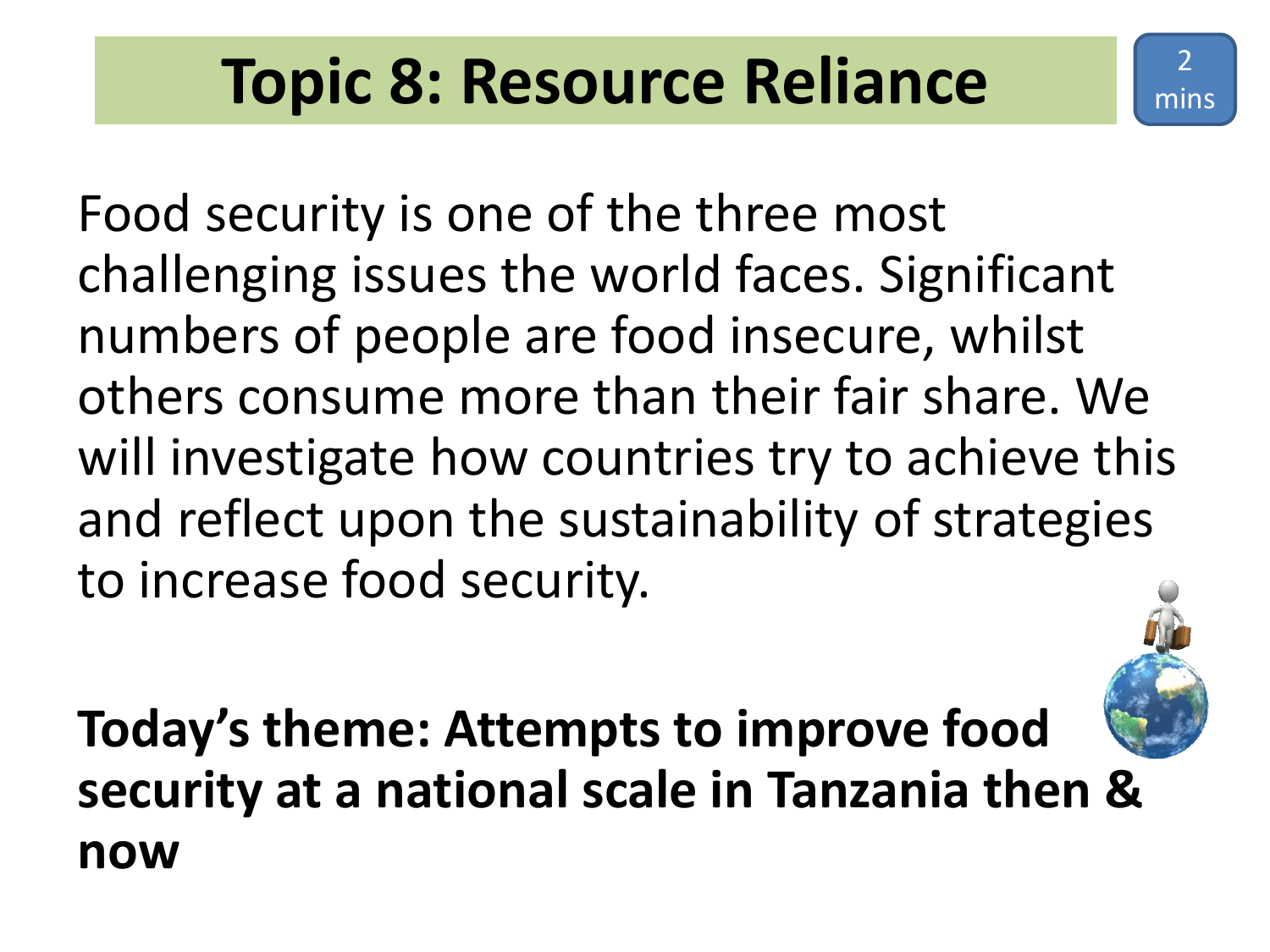

#### **Case Study: Tanzania**

### **National Food security programme PAST**

Create a timeline of events for Tanzania to give you some background to its food security problems. **WAGOLL**





Page 270

#### **L.O: Food insecurity can be tackled at a national scale**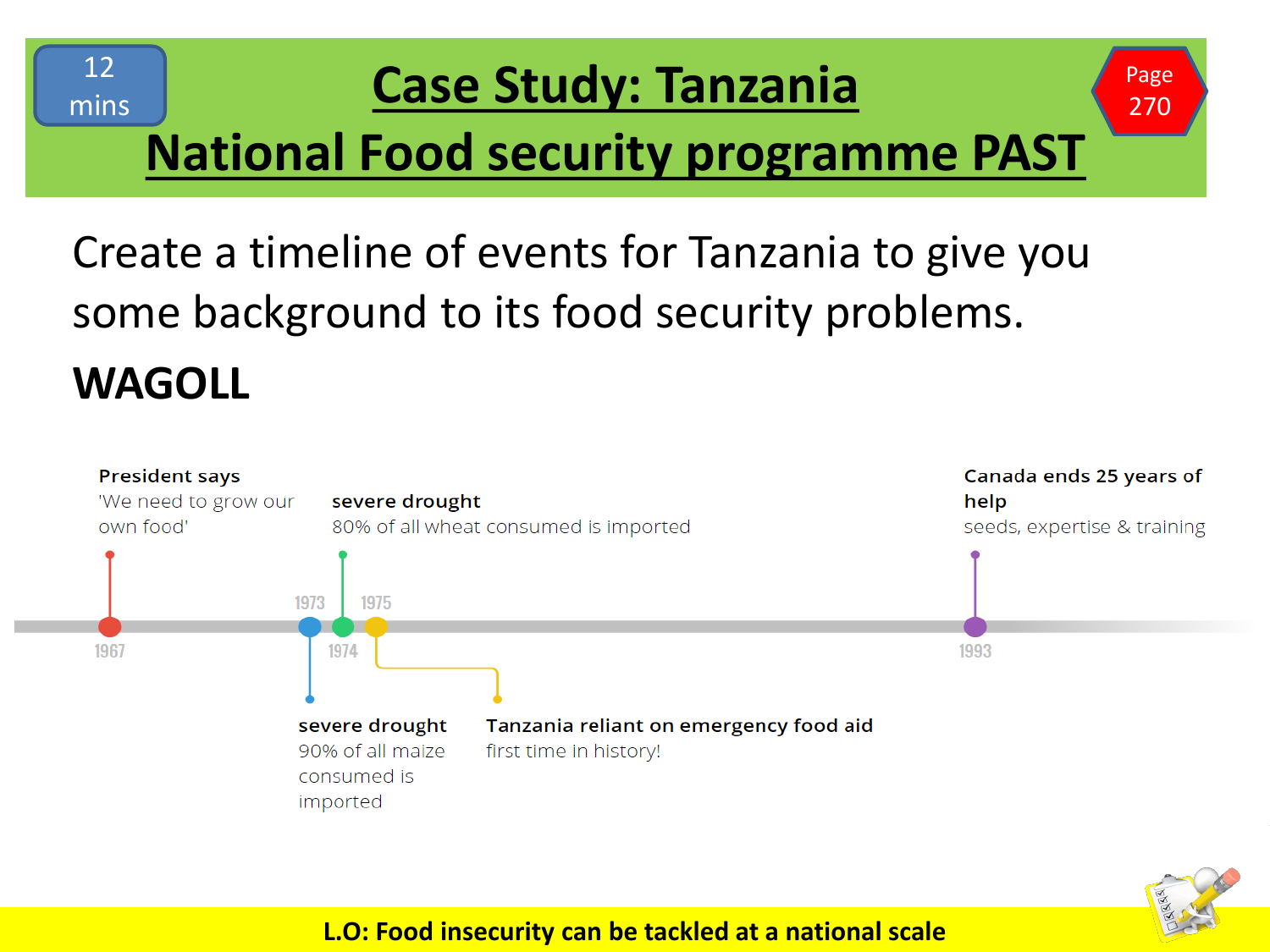## Learning is successful when I …

#### **Know:**

- what Tanzania did to improve national food security in the past [2]
- who was involved [3-4]



### **Understand:**

- how the scheme worked [3-5]
- evaluate its success and sustainability [4-7]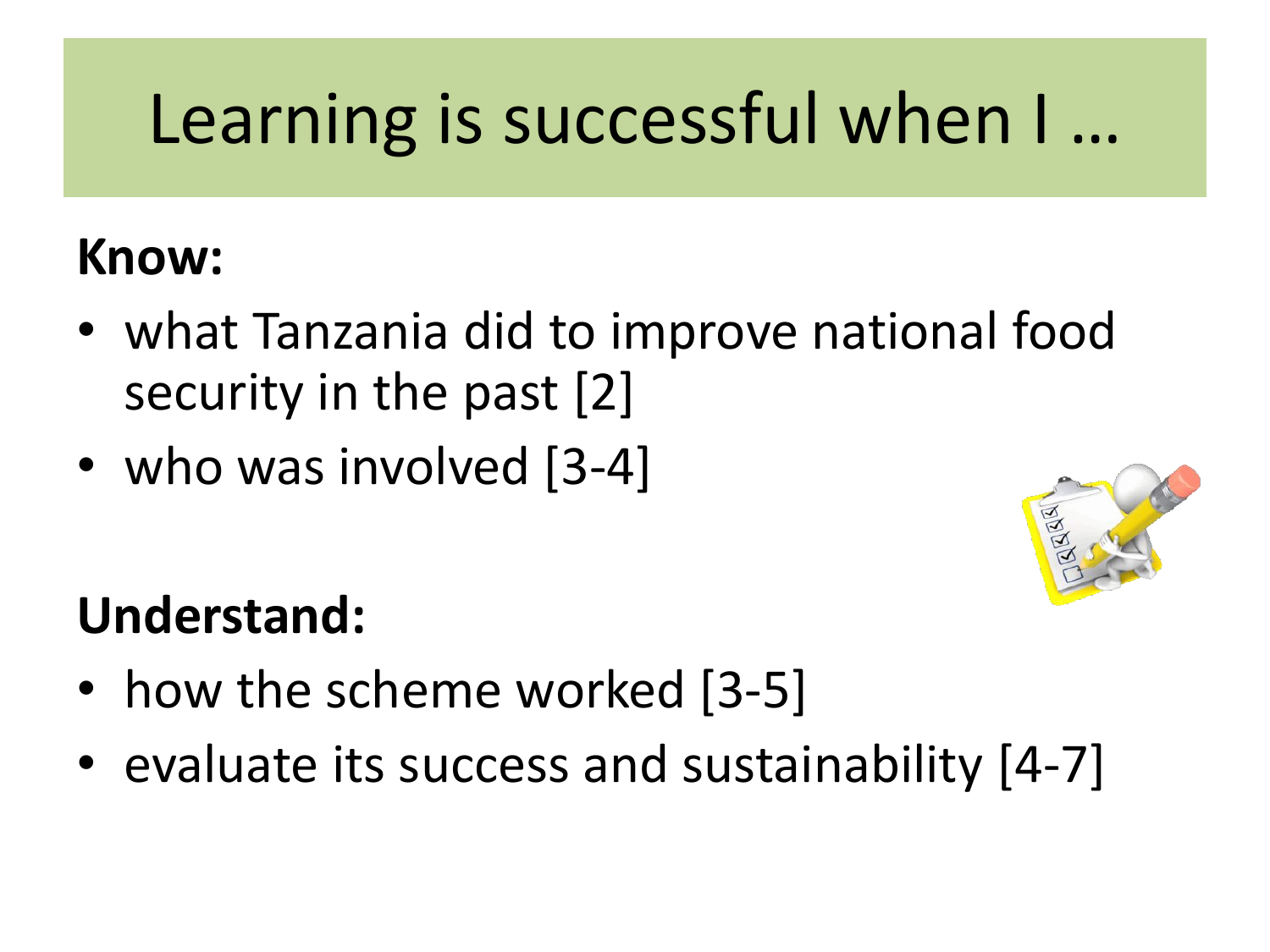#### **Canada - Tanzania food security project** 8 mins

#### **GEO-LINGO:**

**Bi-lateral aid**– When one country works directly with another country to help it to improve



**Create a fact-file about the programme – including the following details:** 

- ❖ **Amount of \$ aid**
- ❖ **crop name**
- ❖ **size and location of area farmed**
- ❖ **what else Canada provided (besides the \$)**



Page 270- 271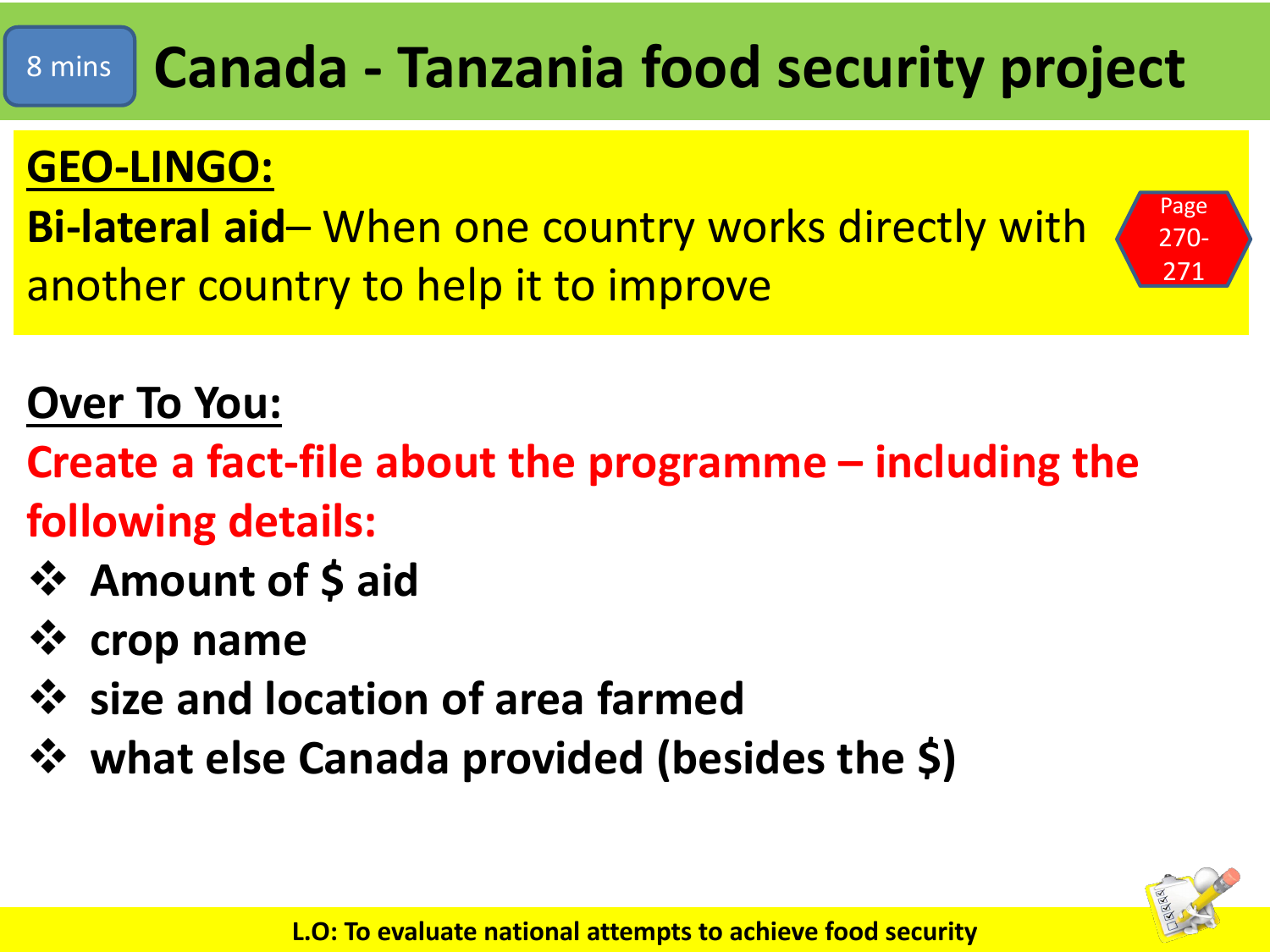## **How successful was the 'Canada Wheat' programme in Tanzania?**

#### **Over To You:**

**Investigate the benefits that** 

- **the wheat programme**
- **achieved**
- **Classify the benefits (soc, ec,**
- **env)**

20

mins

**Present a balanced picture –**

**what were the disadvantages?**



Page 270-

271

**L.O: To evaluate national attempts to achieve food security**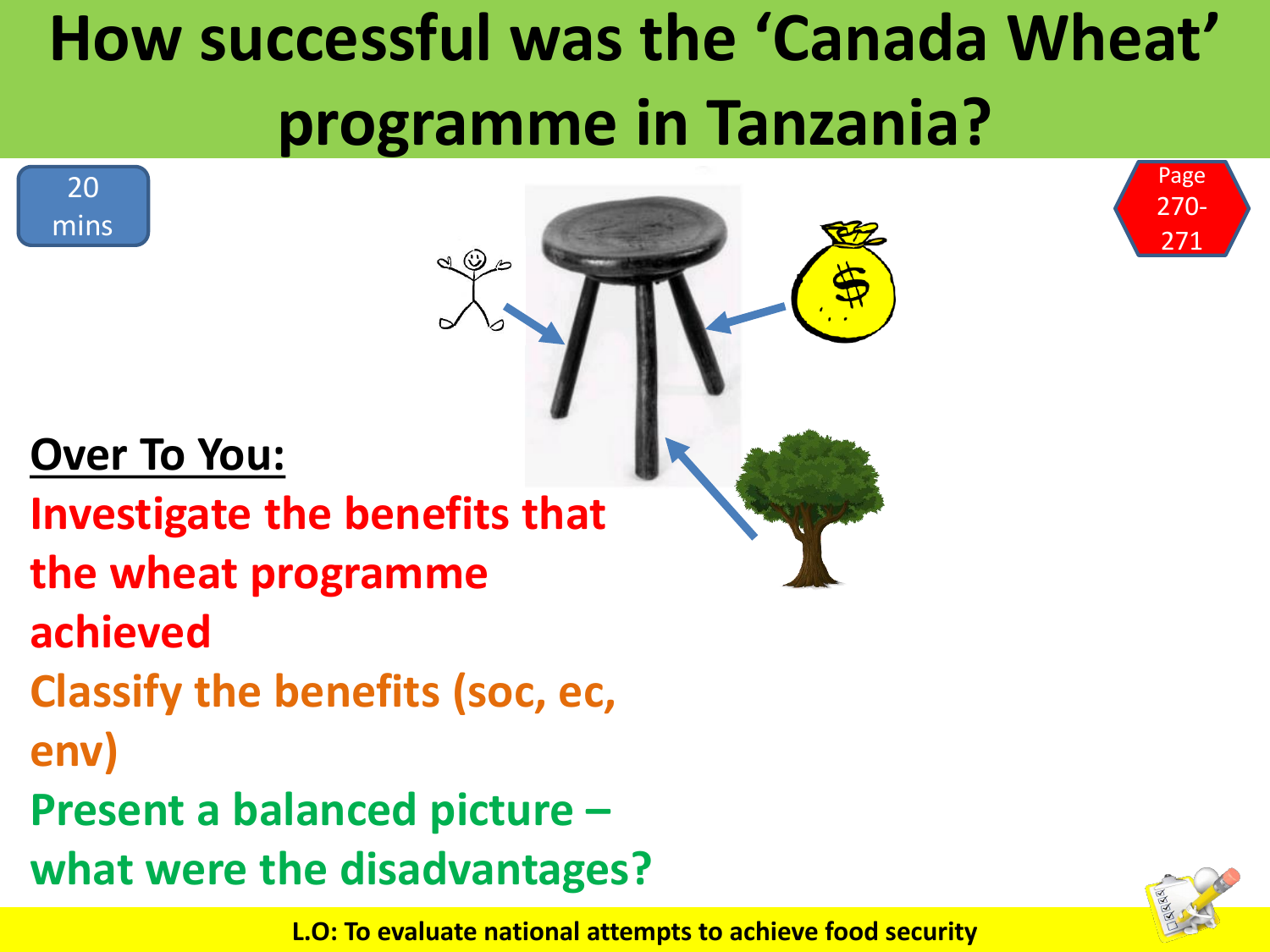#### **Did the 'Canada wheat programme improve food security?** Page  $270/71$ 10 mins

#### **KEYWORD: Food Security** – When all people, at all times, have [physical and economic] access to sufficient, safe and nutritious food to maintain a healthy and active life. *World Health Organisation (WHO)*

### **← Totally?** Partially? Not at all? →

#### **Explain your thinking!**

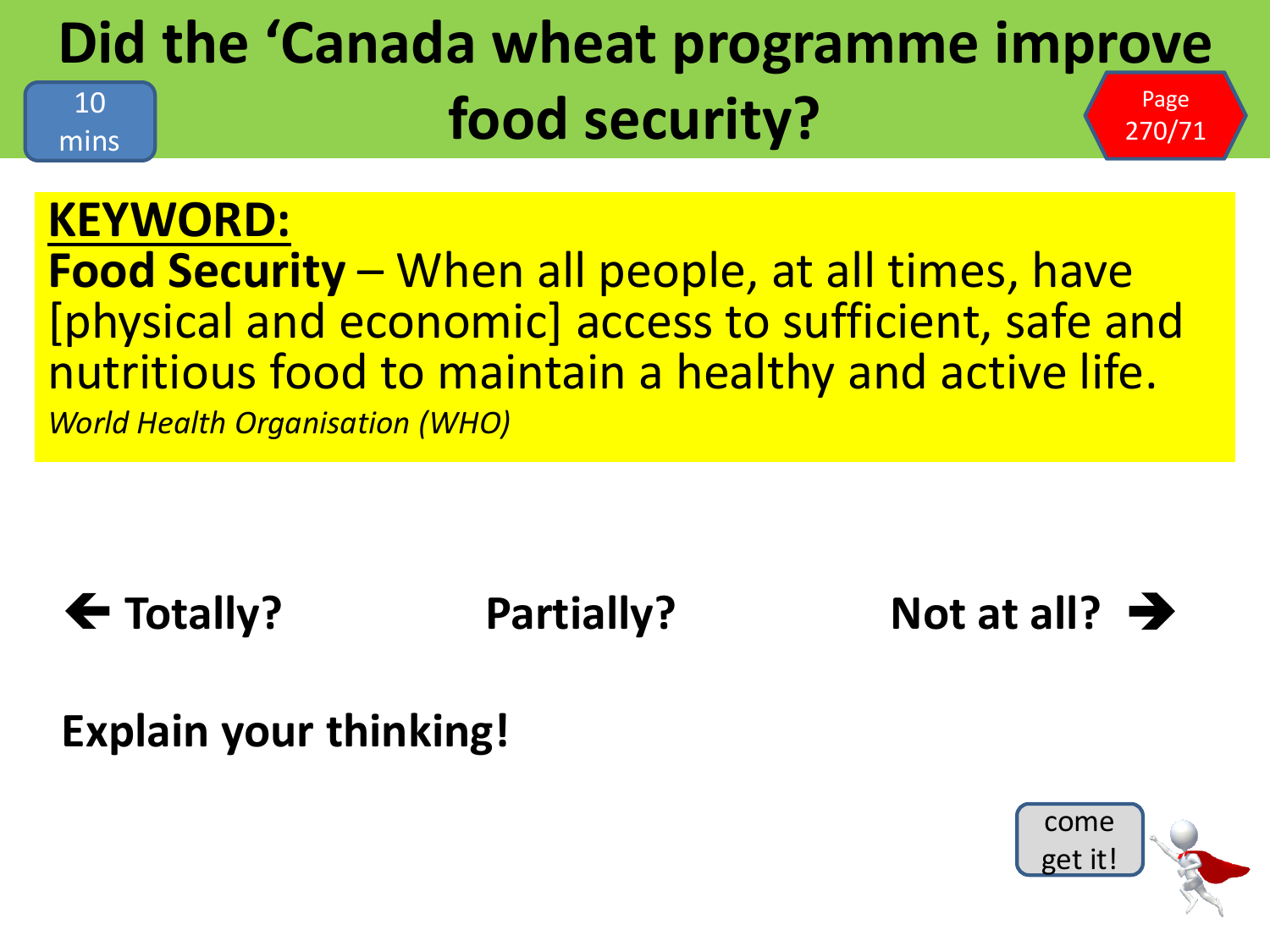Describe the key features of a past attempt to achieve food security at a national scale and evaluate its effectiveness. [8 marks]



```
Step 1: command words
Step 2: geo-lingo
Step 3: 8 marks = 8 mins = 8 sentences [2 \times 4 or 4 \times 2or 2 \times 3 + 1 \times 2
```
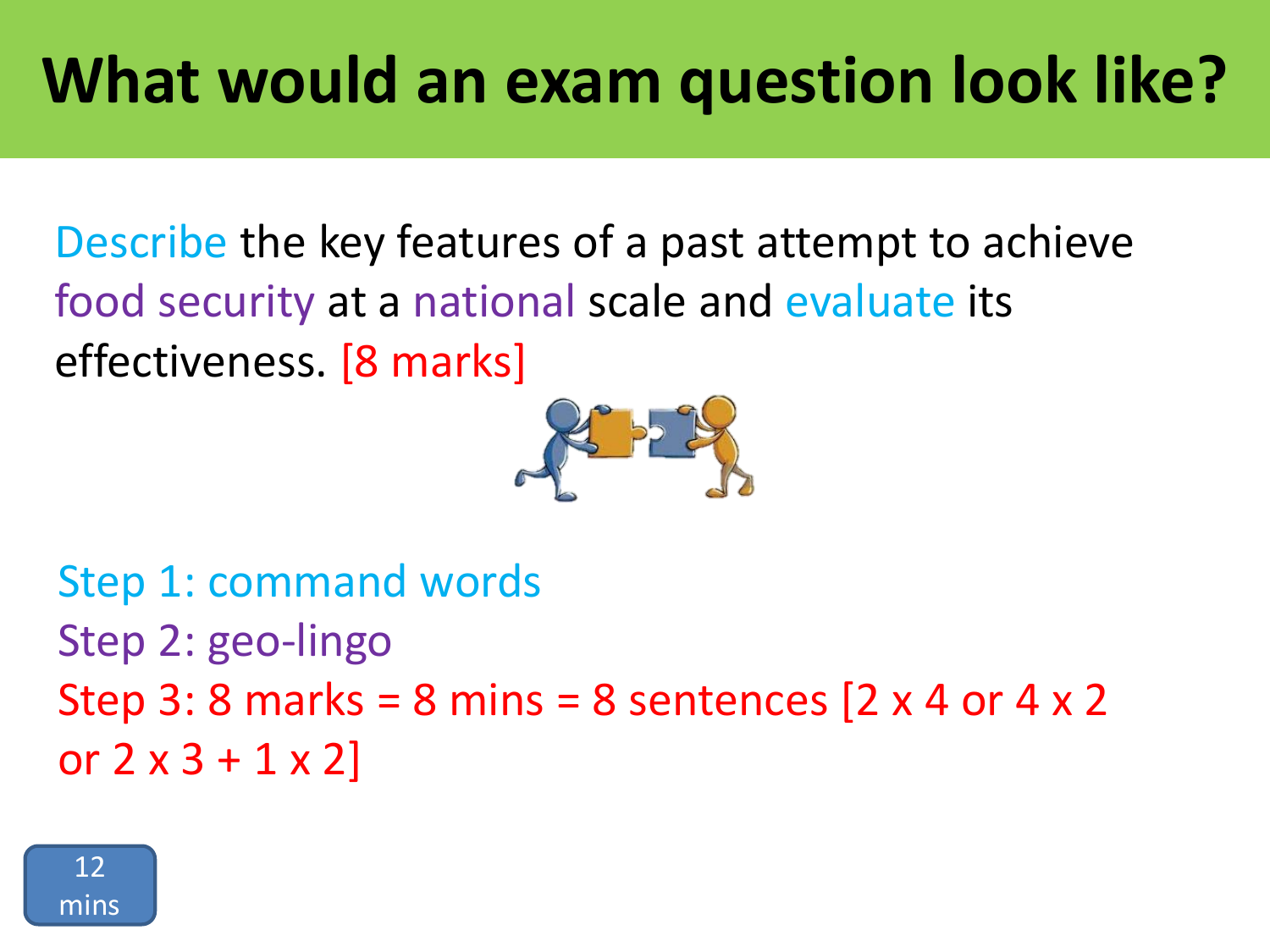### **What would an exam answer look like?**

Tanzania, located in SE Africa received bi-lateral aid between 1968- 1993 from Canada, to try to improve its wheat growing  $\boxtimes$  and become less reliant on food imports.  $\blacksquare$  Help in the form of seeds, expertise, fertilisers and machinery was provided  $\blacksquare$ . Food security is a measure of how many people have regular access to sufficient, safe and nutritious food supplies to maintain healthy, active lives.  $\boxtimes$  The scheme helped to provide 60% of all of Tanzania's wheat and created work for 400 people (ec+).  $\blacksquare$  More importantly in the 1992 drought, it was the only southern African country not to require food aid (ec+).  $\blacksquare$ However, the scheme displaced the Barabaig tribe from their land, which threatened their existence (soc-) and worsened their food security;  $\overline{\boxtimes}$   $\overline{\boxtimes}$  provided only a small number of jobs  $\overline{\boxtimes}$  and the tractors were too expensive to maintain  $\boxtimes$  Many Tanzanians could not afford bread made from wheat therefore food security wasn't improved  $\nabla$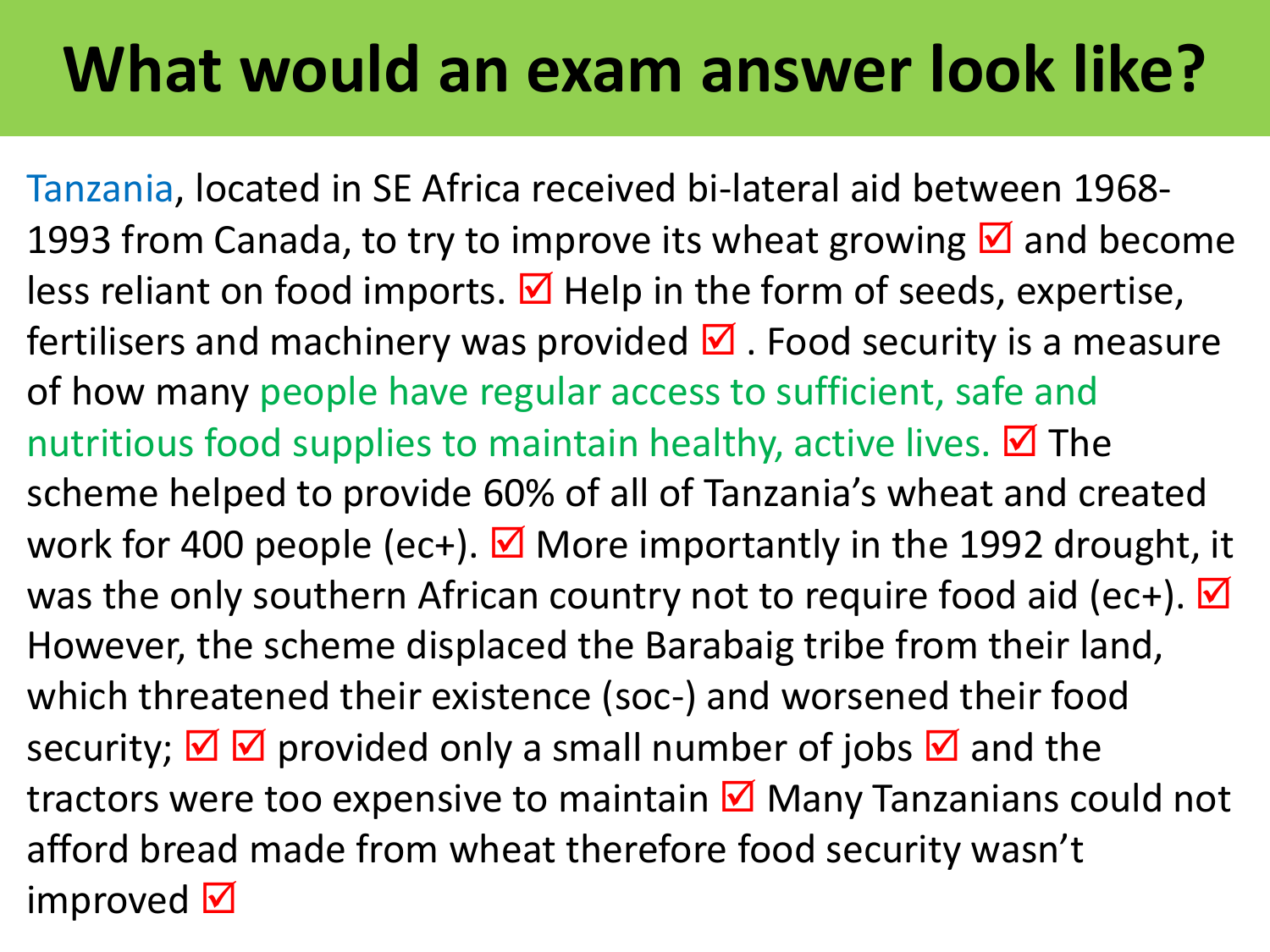## Learning is successful now I …

#### **Know:**

- what Tanzania did to improve national food security [2]
- who was involved [3-4]



### **Understand:**

- how the scheme worked [3-5]
- evaluate its success and sustainability [4-7]